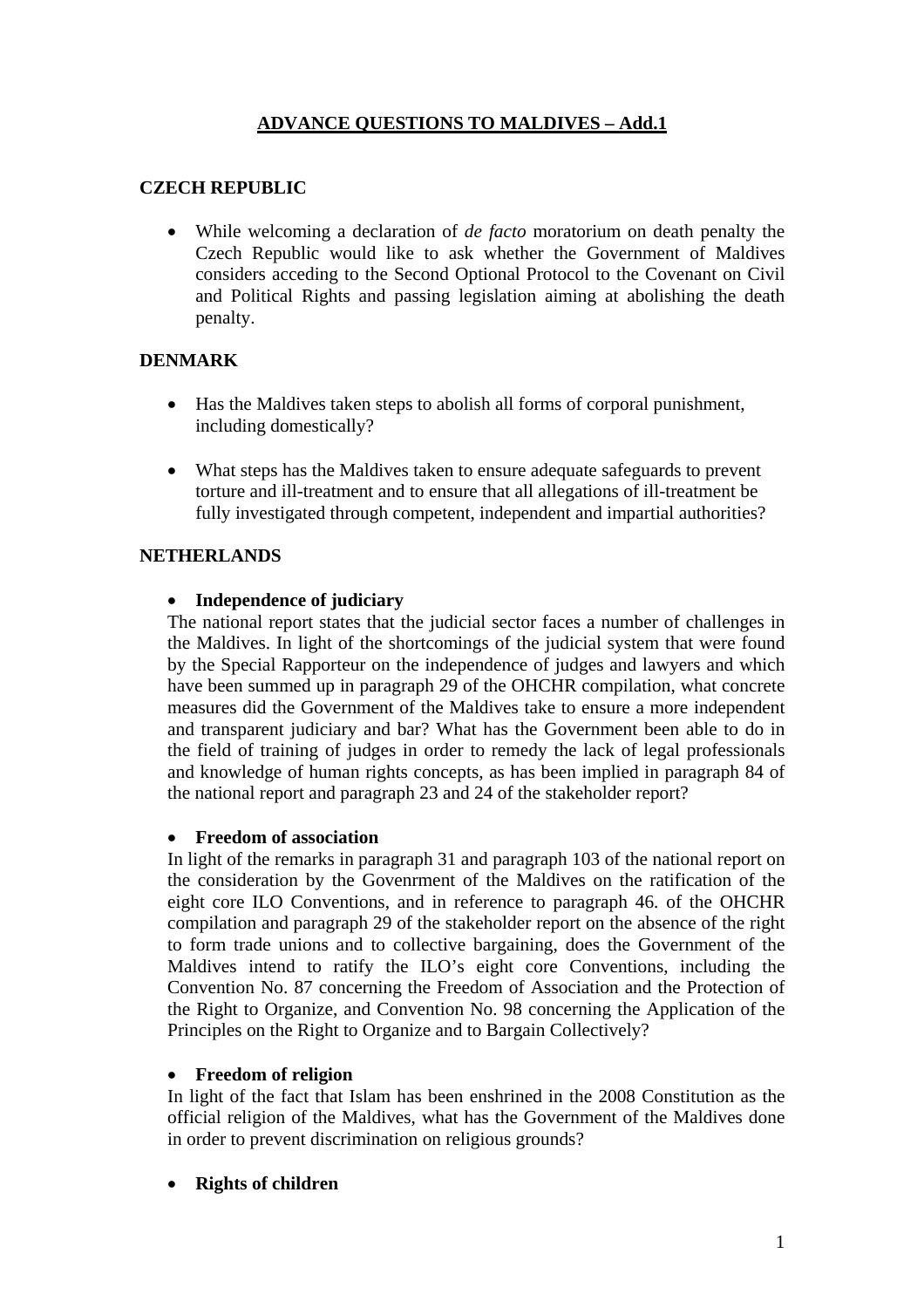With reference to paragraph 22 of the OHCHR compilation on the problems of violence against children, child abuse, including sexual abuse, and ill-treatment, and the alleged failure of the legal framework to provide full protection against sexual abuse that is mentioned in this paragraph as well as in paragraph 14 of the stakeholder report, what measures have been taken to guarantee the rights of children, to protect them from abuse, including sexual abuse, and to ensure enforcement of adequate sentences against offenders?

## • **Women's rights**

With a view of elimination the de facto discrimination of women, which according to paragraph 39 of the national report still exists, and in reference to paragraph 16, 25, 45 and 56 of the OHCHR compilation which deal with the subordinate and subservient role of women and girls, violence against women and girls, and their unequal access to employment and education, what concrete measures have been taken to eliminate discrimination against women, and to ensure their equal rights in the education system, employment sector, and criminal courts?

## **NORWAY**

- The Republic of Maldives writes in its national report that civil society was represented in the UPR Standing Committee under the Chairmanship of the Minister of Foreign Affairs. Norway would be grateful if Maldives could elaborate further on the contribution of civil society in the UPR preparations, and provide information on the role civil society will play in the follow-up of the UPR.
- Noting that the Islamic faith is a prerequisite for citizenship, how does the Republic of Maldives ensure that people are allowed the right to express their faith freely?
- Please elaborate on the Republic of the Maldives' position on lesbian, gay, bisexual and transgender rights. Concretely, how do Maldives work to ensure further inclusion? How are the challenges of intolerance and violence against these vulnerable groups addressed?
- Please explain what measures are being taken to protect the rights of migrant workers. Which actions will be taken against those who systematically abuse them?

## **SLOVENIA**

- Would the Government of the Maldives consider reviewing legislation in general in order to make sure that all legislative barriers to gender equality, not only at the constitutional level, are abolished?
- We would like to ask the delegation to explain whether the Government of the Maldives has already considered withdrawing the reservation to article 18 of the ICCPR.